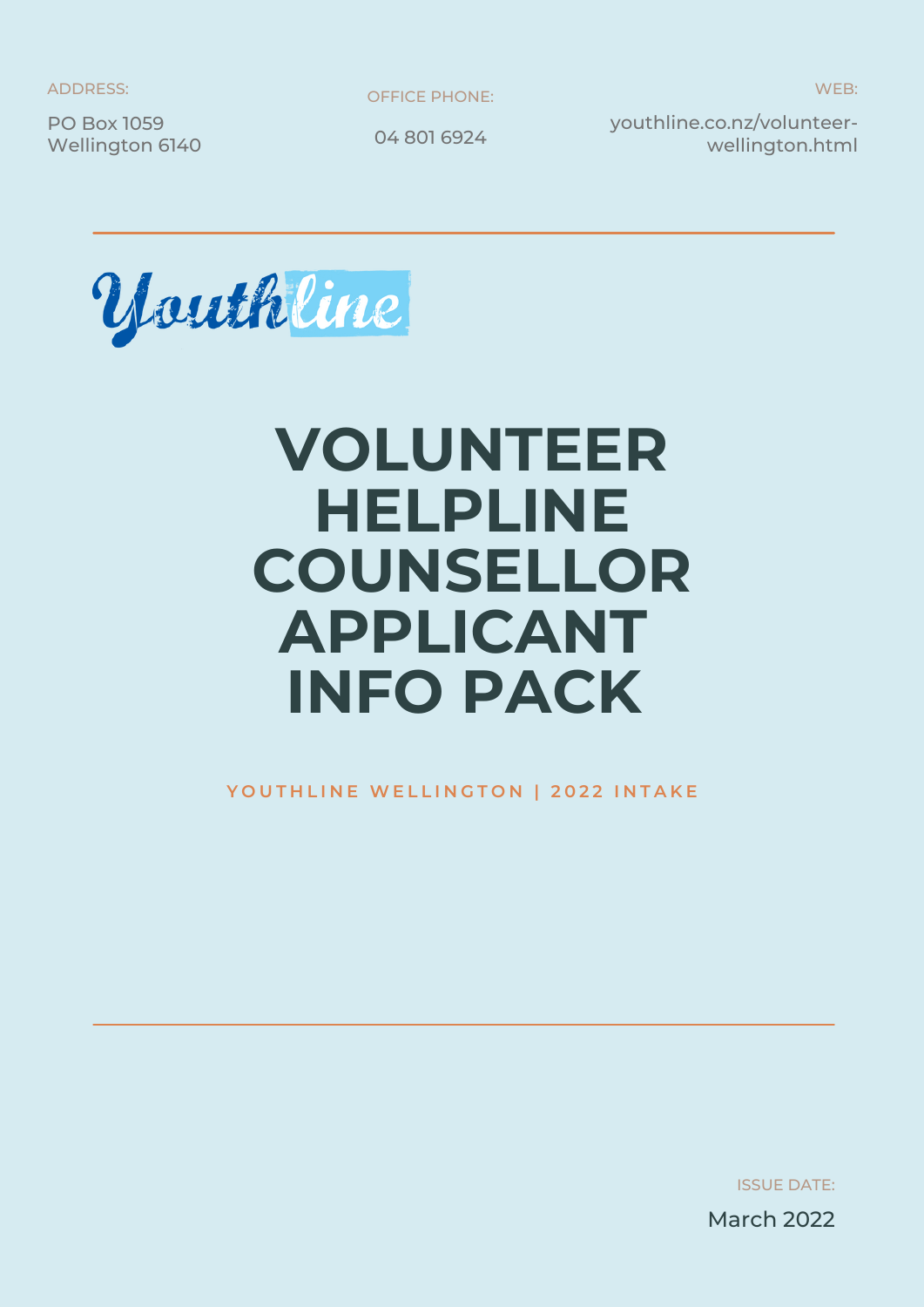

# 01 *About The Process*

Our helpline counsellors go through an intense personal development process to ensure their suitability to progress to formal training and then onto the helpline. This involves two evening sessions a week for about 3 weeks and an intensive weekend residential "camp". (\*single occupancy accommodation for 2022 intake)

The personal development process will involve you with a group of other volunteers in a range of exercises, role-plays and discussions, allowing exploration and expression of your skills as a potential helpline counsellor in a safe learning environment. You will have an opportunity to examine your own biases and personal needs, and develop an understanding of how these affect your role in a supportive relationship. Full participation is requested, and the emphasis is on fun as well as learning.

People have expressed the benefit of participating in the personal development training as a stand-alone experience; our hope is that participants gain something from this, even if they do not continue on to the formal counsellor training.

# 02 *Helpline Counsellor Milestones*

## PARTICIPATE

### **INTERVIEW- LATE APRIL 2022**

Choose from 3 available group interview times. One of our conveners will be in touch to book you in closer to the date.

### **PERSONAL DEVELOPMENT PROCESS (PDP)- MAY 2022**

We're only able to take 8 participants this year. One of the interview facilitators will let you know if you are invited into PDP. Either way they will provide you with feedback from the interview for you to further your own development.

## **FORMAL TRAINING- JUNE- AUGUST 2022**

At the end of PDP your facilitators will let you know if you have been invited to move on to Formal Training. If not, they will provide feedback and possibly alternative roles you could do in the organization (if available).

## VOLUNTEER\*

#### **JOINING SUPERVISION GROUPS & BUDDYING ONTO THE HELPLINE- STARTING SEPTEMBER/OCTOBER 2022**



1

If you successfully complete Formal Training, we will place you into a fortnightly supervision group and you will begin buddying with experienced helpline counsellors onto the helpline.

### **BECOMING A SOLO HELPLINE COUNSELLOR- INDIVIDUAL VARIATION**

Most helpline counsellors will transition to solo in stages (text, webchat, then phone) your mentors and supervisor will support you in this transition.

## **BECOMING A HELPLINE MENTOR- INDIVIDUAL VARIATION**

Once you have gained enough experience, you will have the opportunity to do a mentor workshop and begin supporting new helpline counsellors along their journey to solo.

**\****acceptance to volunteer with us is dependent on a satisfactory police check*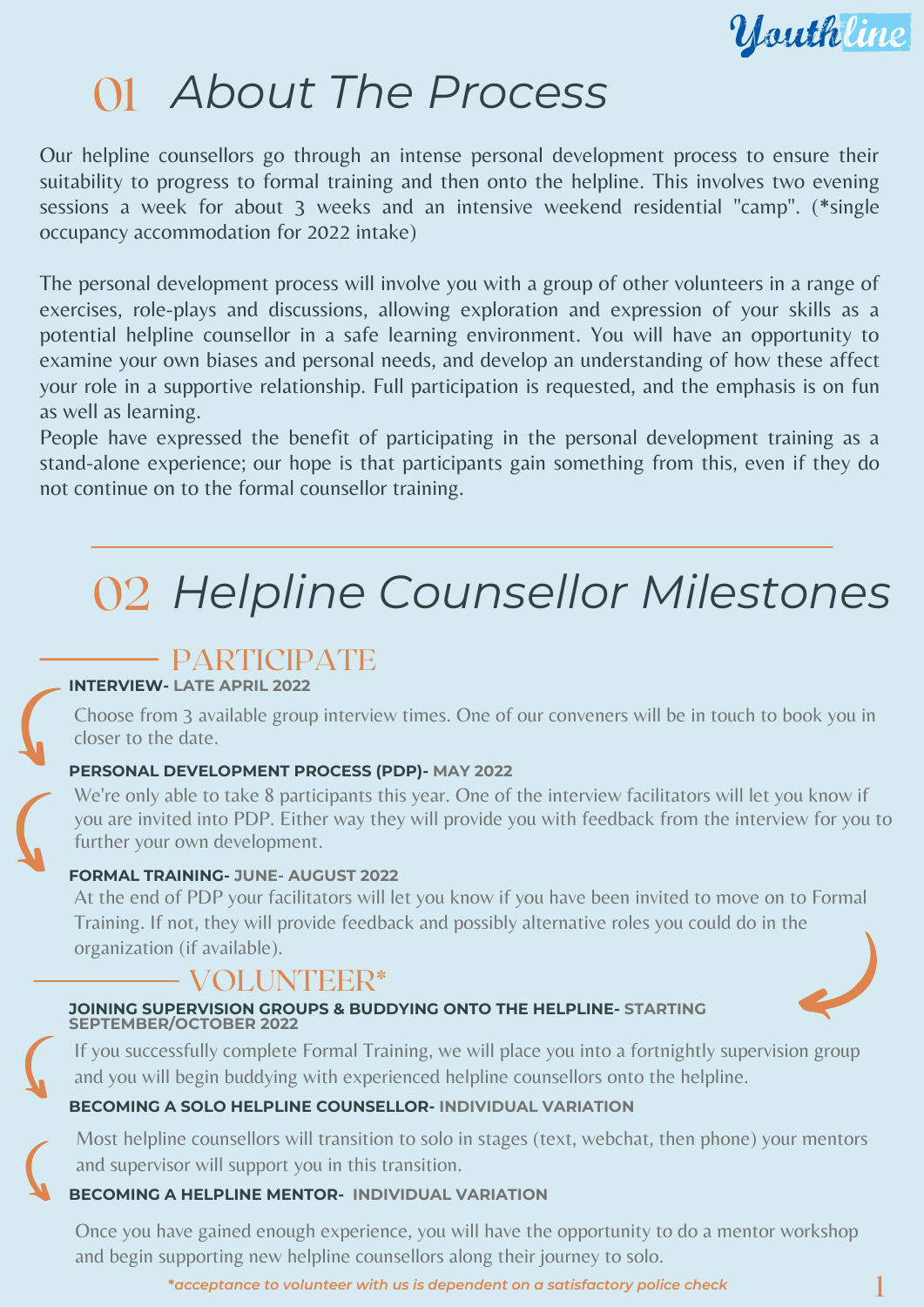

# 03 *COVID-19 Considerations*

COVID-19 has had a major impact on how we need to do Personal Development and Training.

\*We're experiencing more client contact to our helpline than ever before- that's where our resources need to be.

\*Events that allow us to fundraise have been postponed, cancelled or limited.

\*Our amazing volunteers are humans living through the pandemic as well. Sometimes stepping back when they don't have capacity might be best for their wellbeing and the safety of the young people we serve.

\*We're navigating each change as it comes, alongside the venues we use for PDP and Training.

\*The health, safety and wellbeing of our participants and volunteers is always at the heart of our processes. We have learned that in-person sessions create a safer learning space for this type of work than online.

For all these reasons (and more) we are so grateful for your patience and kindness in the lead up to the 2022 intake.



dates (including camp)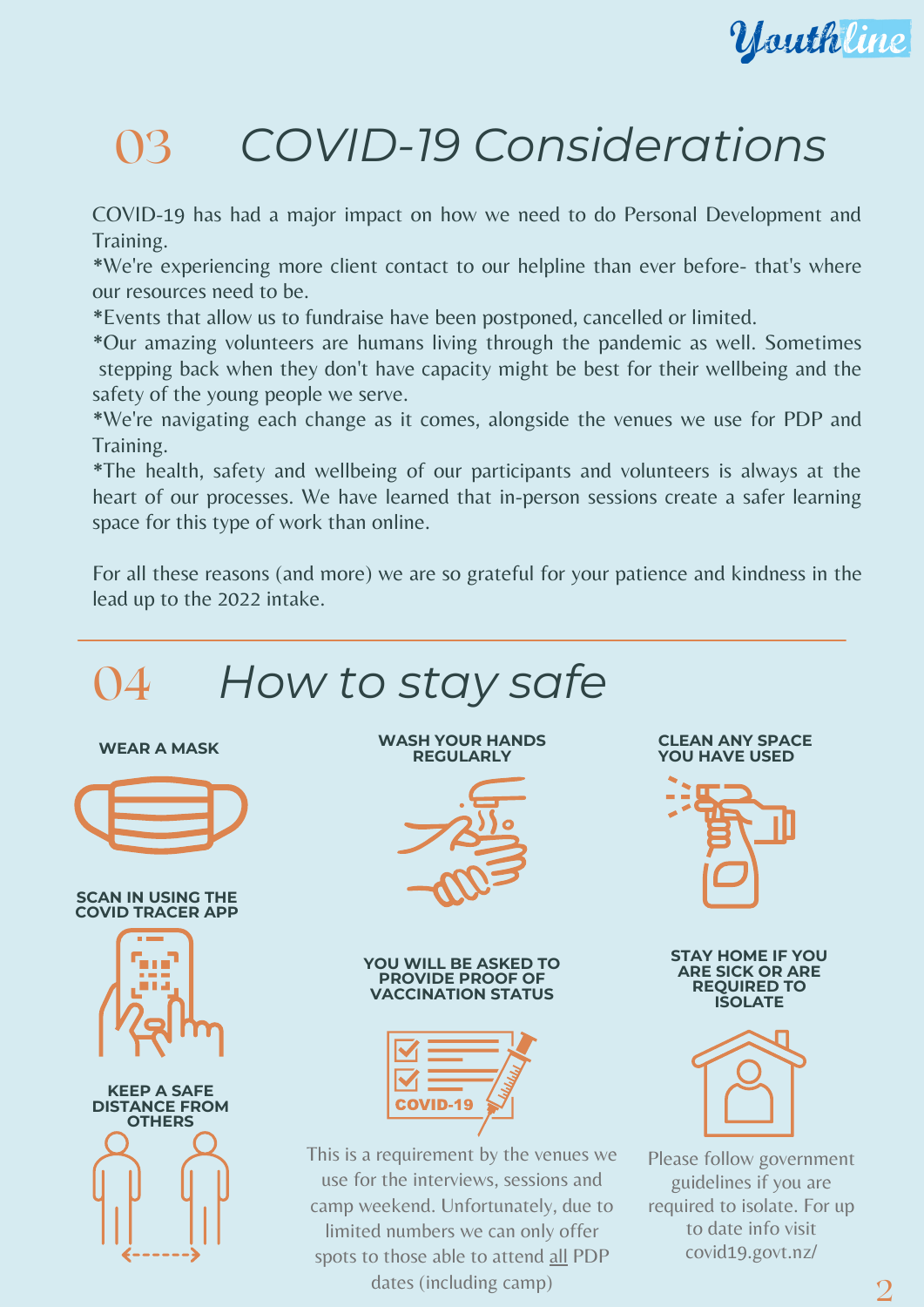## <u> Uauthline</u>

# **Timeline & Key Dates for Personal Development Process**



We will only be running one group in 2022. Either a Monday/ Wednesday Stream OR a Tuesday/ Thursday Stream- which one we offer will depend on facilitator availability. This will be communicated to applicants as soon as facilitators are confirmed.

Details for Camp weekend will be provided to individuals accepted into the Personal Development Process.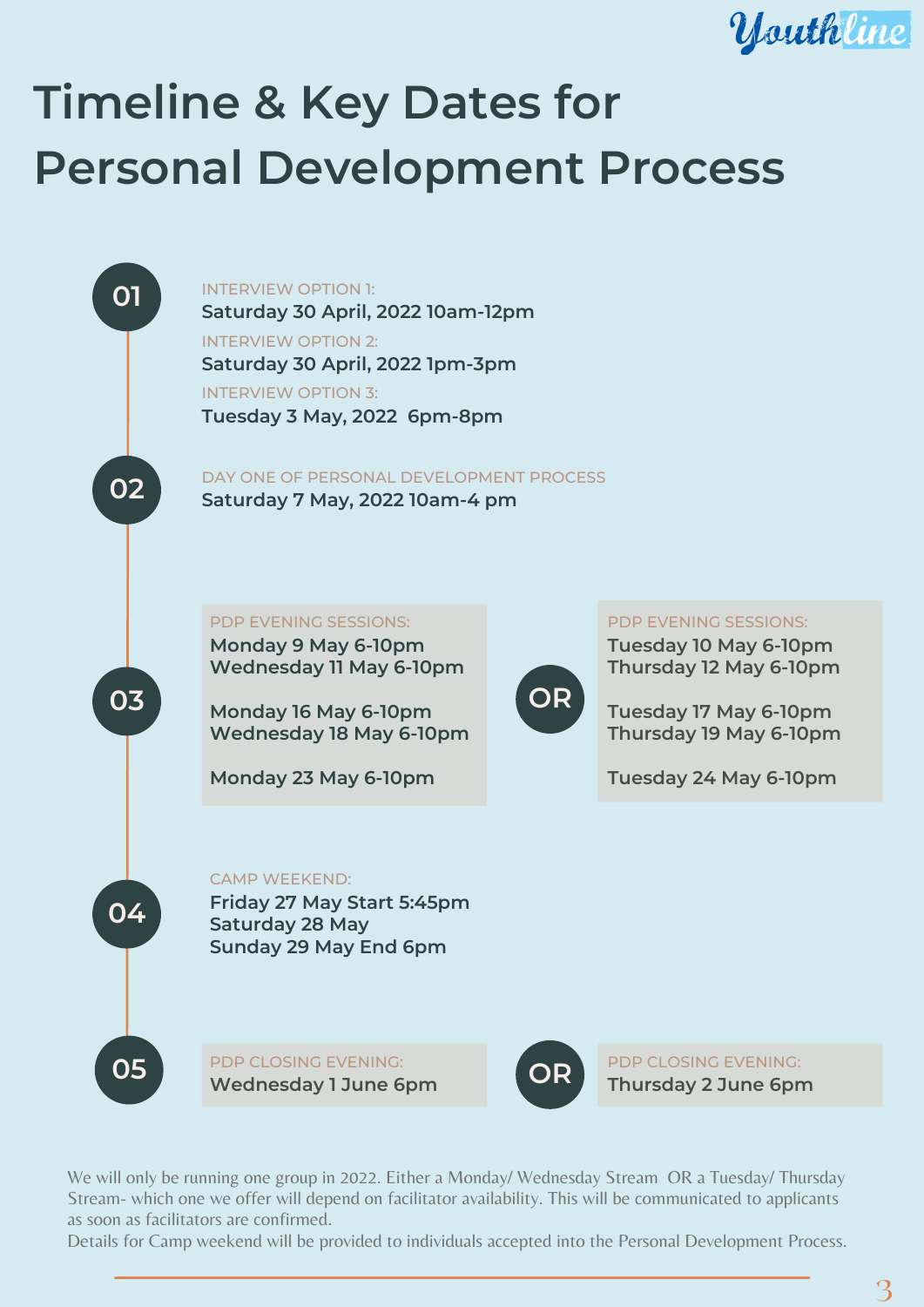

# **Timeline & Key Dates for Formal Training**

#### TRAINING DAY 1:

**Saturday 11 June 10am-4pm**

TRAINING DAY 2: **Saturday 18 June 10am-4pm**

#### TRAINING DAY 3:

**Saturday 2 July 10am-4pm**

TRAINING DAY 4: **Saturday 9 July 10am-4pm**

ONE-ON-ONE PRACTISE SCENARIO: **Tuesday 12 July 6pm-9pm**

TRAINING DAY 5: **Saturday 16 July 10am-4pm**

TRAINING DAY 6: **Saturday 23 July 10am-4pm**

TRAINING DAY 7: **Saturday 30 July 10am-4pm**

TRAINING DAY 8: **Saturday 6 Aug 10am-4pm**

TRAINING DAY 9: **Saturday 13 Aug 10am-4pm**

TRAINING DAY 10: **Saturday 20 Aug 10am-4pm**

ONE-ON-ONE ASSESSMENT SCENARIO: **Tuesday 23 Aug 6pm-9pm**

CLOSING EVENING: **Saturday 27 Aug 6 pm**

#### SOME TRAINING TOPICS COVERED:

**Alcohol & Other Drugs Consent Disabilities Ethnic Communities & Diversity Family & Intimate Partner Violence Healthy Relationships Mental Health Mana Taiohi Managing Crisis Non-Suicidal Self- Injury Online Harm Rainbow Identity Self-Care & Resilience**

We ask that you arrive to each session 15 minutes early in order to allow time to catch up with peers and settle in, ready to start at the specified time. Since the topics discussed in training are of a sensitive nature, we ask that you maintain open, honest communication with your training facilitators to keep the learning environment safe.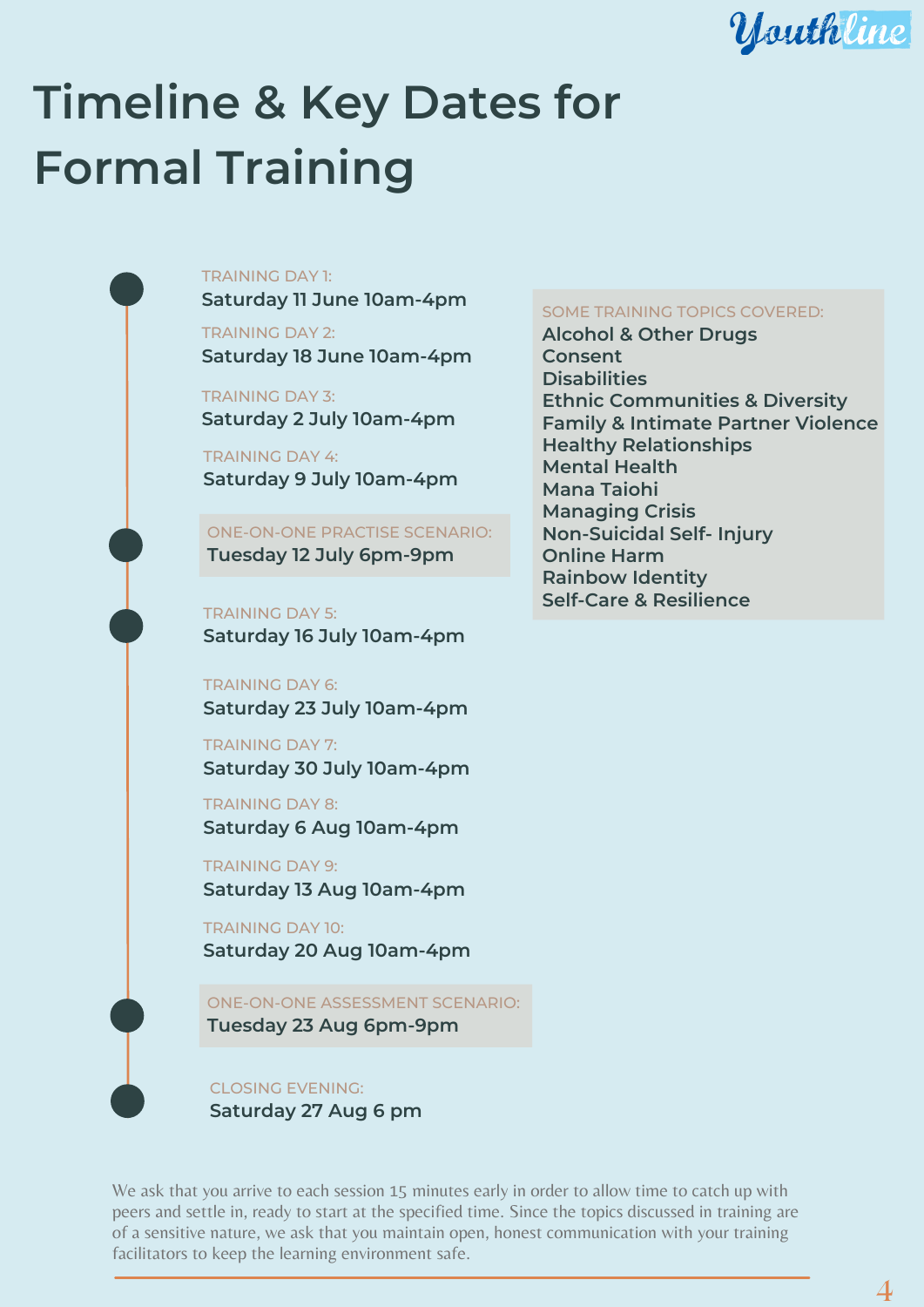## **Youthline**

# *What we're looking for in a Helpline Counsellor*



Knows which self-care strategies they need in various circumstances. Understands the importance of self-care when providing support to others.



#### **DEMONSTRATES A NON-JUDGEMENTAL, STRENGTHS-BASED APPROACH**

Has the ability to suspend judgement and be open to differing perspectives.



#### **DEMONSTRATES EXCELLENT LISTENING SKILLS**

Understands how to "hold space" for someone. Demonstrates understanding of our listening role. Shows empathy.



#### **HAS DEVELOPED A RELIABLE SUPPORT NETWORK**

Knows who they can turn to when times are difficult, or when they just need a bit of extra support.



#### **DEMONSTRATES ABILITY TO OPENLY SHARE AND SHOW VULNERABILITY**

Able to share about their own experiences, feelings and triggers. Shows strong self-awareness and communication.



#### **HAS CAPACITY TO MEET THE COMMITTMENT**

Can commit to remaining with Youthline for about 2 years after training. Has the time and space to consistently attend shifts, fortnightly supervision and meet targets each quarter.

*Cost*

Personal Development Process-Helps offset a small portion of the camp costs and materials used throughout

Formal Training-Helps offset a portion of guest speaker costs and materials used throughout

Key Bond-

To receive premises keys as a Solo Counsellor. The bond is returned when the keys are returned (e.g. when on extended leave or upon resignation).

**\$ 100-125 \$ 75 \$ 40**

## **TERMS OF PAYMENT**

Personal Development payments are requested one week before Camp weekend. There is a waged and non-waged rate, please speak with your facilitators for details. Formal Training payments are requested at the beginning of Formal Training. The Key Bond is required before your Solo Counsellor Centre Orientation with the Centre Manager. We may be able to arrange payment in installments, if needed. Please contact us for details.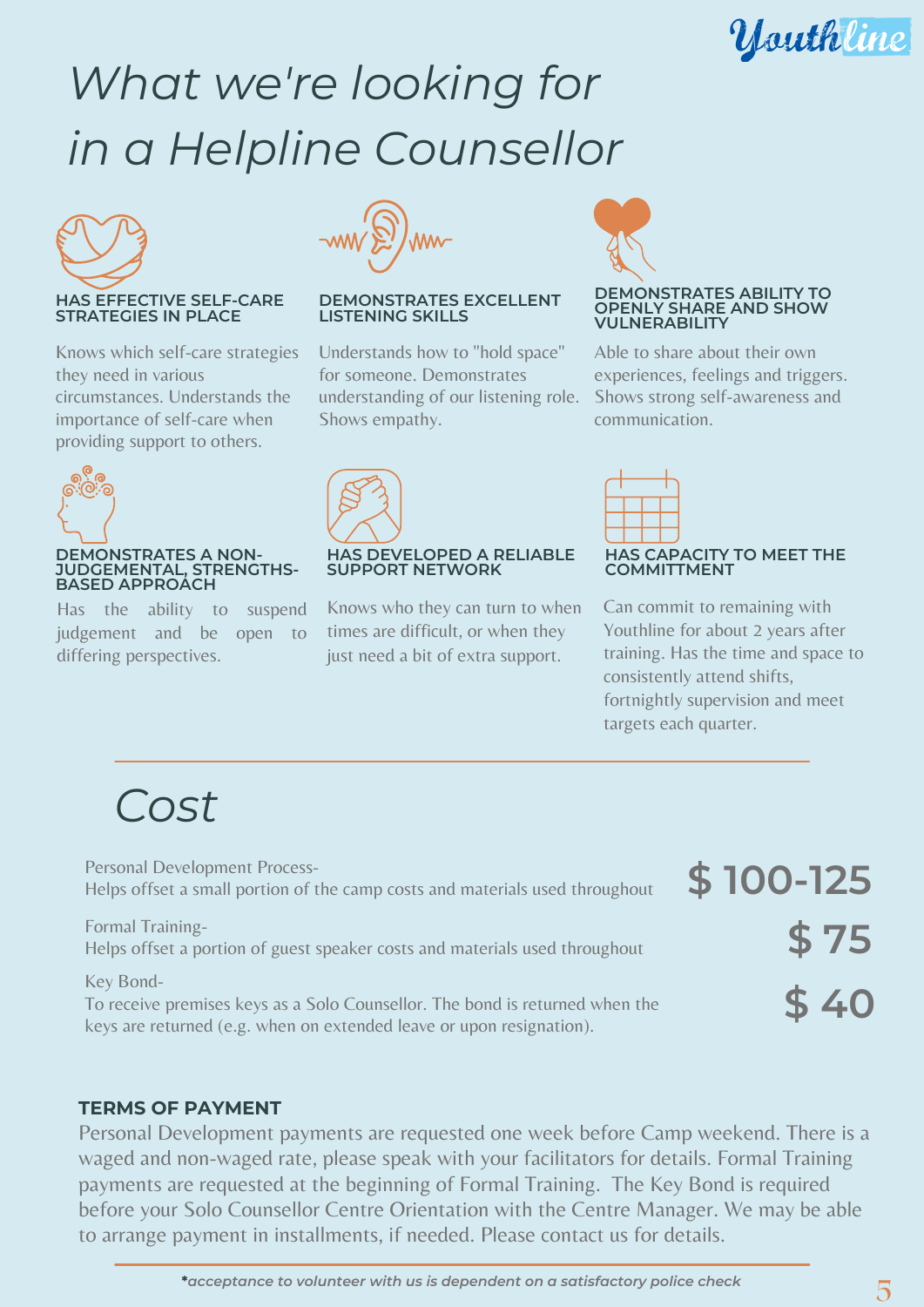

## **Youthline**

## Do I have to attend all 3 interview options?

## Nope.

Just chose the one that best fits your schedule. Interviews are usually about 2 hours long.

## If I can't attend any of the interview options, can I be interviewed at a different time?

Unfortunately, we are unable to offer alternatives to the set interview times, dates and locations. Our interviews are a bit of a taster for what the Personal Development Process is like. They are done in groups so that the facilitators can get a feel for how participants might interact as a group.

What if I can't attend one of the Personal Development dates listed? What if I am unable to sleep over for the Camp Weekend? What if I have to leave early/arrive late on one of the days?

Since we have a very limited number of spaces, we are only able to offer those spaces to people who can fully attend all sessions.

We've noticed that the intimate group dynamic really changes when someone is absent even just once. The change in group dynamic is probably because many of our personal development activities require some level of vulnerability and trust shared among all participants. Additionally, we need to pack each session with so many important development activities- missing one session, leaving early, or arriving late means missing A LOT. We value your open communication if you foresee any scheduling conflicts. 6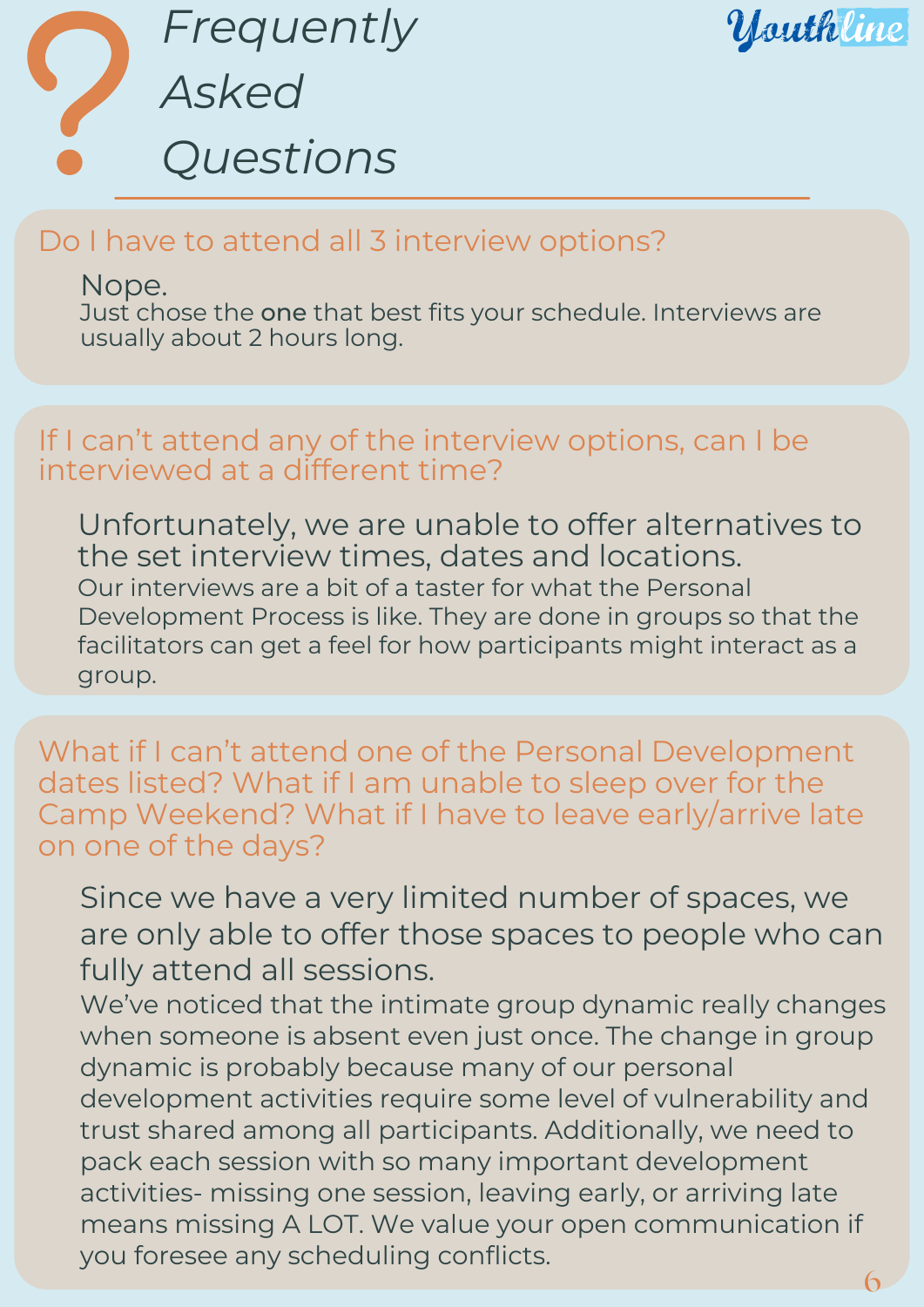



## What if I am sick, or required to isolate during PDP?

What a time to be alive, hey? If you are sick or needing to isolate during PDP, we ask that you really prioritise getting better and/or focus on your wellbeing while isolating. We know these things are often out of your control and can appreciate how disappointing it might feel. For the reasons mentioned in question 3, we will ask for you to end your PDP journey with us for the time being and perhaps re-join us next year. For the health, safety and wellbeing of all our volunteer facilitators and participants, anyone arriving to sessions with COVID-19 symptoms will be asked to go home. We appreciate your understanding and kindness as we also try to navigate these difficult times.

## How many spaces are you able to offer this year?

## 8 spaces.

This year, we only have the resources to offer up to 8 participants into the Personal Development Process. We would love to be able to offer more, however the impact of COVID means that we are limited in facilitation, funding resources, and can only support mentoring for a smaller intake.

## Why do I have to pay to attend PDP and Formal Training?

Youthline Wellington subsidises a large portion of the cost for the camp weekend accommodation, printed training resources, and guest speaker costs. We ask for you to help cover a small portion of the overall cost. We've done all that we can to make this as affordable and accessible for everyone, which is why your facilitators generously volunteer their time. If cost is a barrier for you, please chat with one of your facilitators to discuss some of the options we can offer.